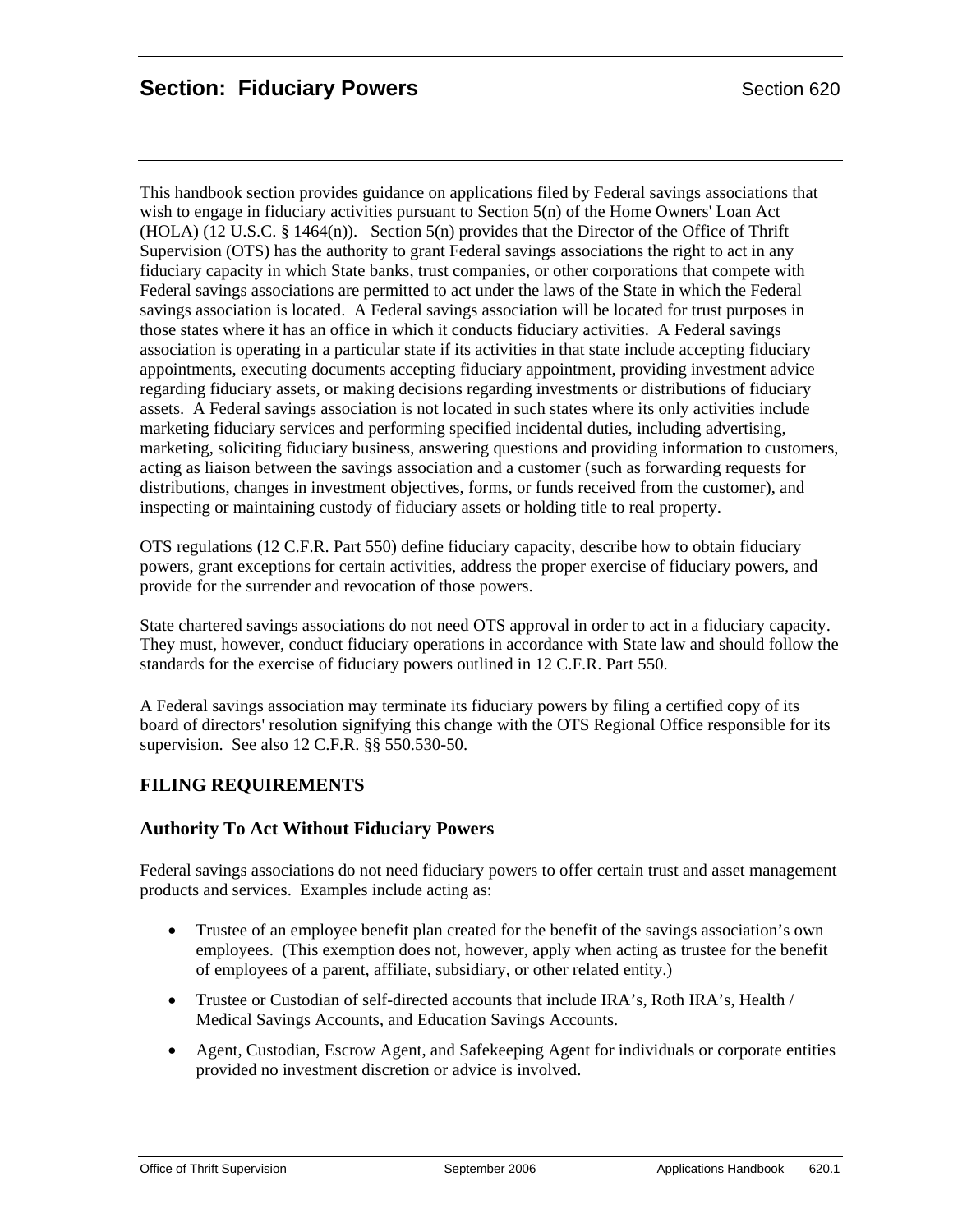If there are questions as to whether fiduciary powers are needed to act in a certain capacity or perform a certain function, the savings association should contact the OTS Regional Office responsible for its supervision.

#### **Delegated Authority**

Initial discussions and correspondence regarding the application for fiduciary powers should be directed to the OTS Regional Office responsible for the applicant's oversight. Generally, the OTS Regional Office processes applications for fiduciary powers under delegated authority. Exceptions would include those applications that raise a significant issue of law or policy or request approval of waivers of statutes, regulations, OTS policy, or significant application requirements. See Delegation Section 040 of the applications handbook for information on the delegation process.

#### **Expedited and Standard Processing Procedures**

The fiduciary powers application is not subject to the expedited processing procedures described in 12 C.F.R. Part 516. It will be processed using the procedures set forth in 12 C.F.R. §§ 516.210- 516.290.

#### **Pre-filing Meeting Requirements**

Pre-filing meetings between the applicant and the OTS are not required. Applicants are, however, encouraged to contact the OTS Regional Office to determine if a meeting may expedite the application process, particularly if the application involves unique or unusual issues.

#### **Information and Fiduciary Powers Application Form Requirements**

Unless otherwise directed by the OTS Regional Office, all applications for fiduciary powers should be filed with the OTS Regional Office in accordance with 12 C.F.R. Part 516. The applicant is required to submit all documents and information set forth in OTS Form 1240, including an original and two copies of each application and the appropriate application fee. Original signatures are required on one complete set of executed documents. For applications that are not delegated to the OTS Regional Office, three additional copies of the application should be filed at the OTS Washington office, addressed to the attention of the Applications Filing Room.

The fiduciary powers application form is, for the most part, self-explanatory and easy to follow. There are, however, some questions and requests for information included on the form that warrant clarification, particularly for those new to trust and asset management activities.

- Section I, Question 1 "Exclusively" means that the savings association as an entity will only be offering trust and asset management services and will not be offering banking services such as savings accounts, checking accounts, or loans to individuals.
- Section I, Question  $5 If$  the savings association applies for "limited fiduciary powers" it will ONLY be able to offer the services specifically granted by the limited powers. Any expansion of powers will require another formal application.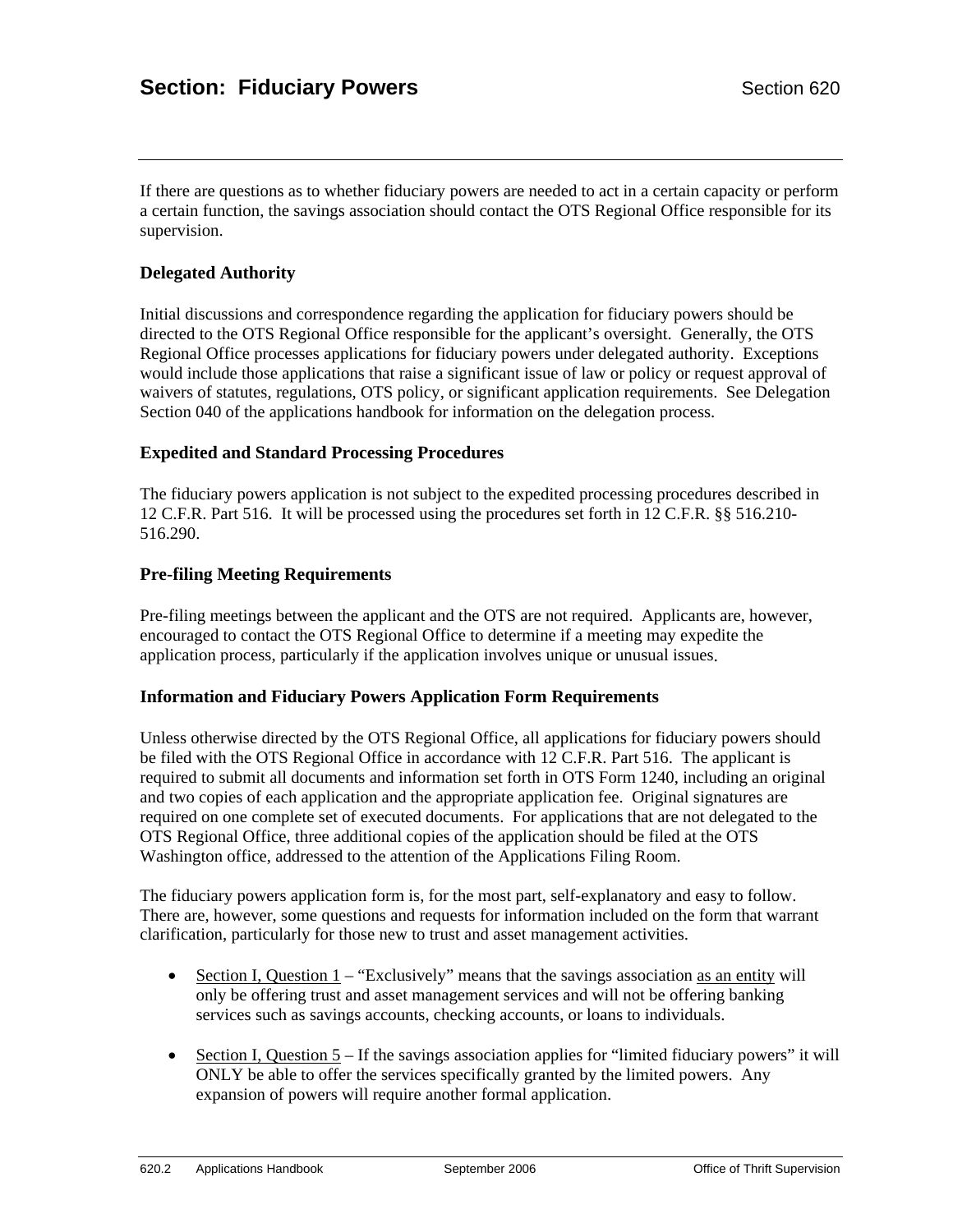- Section I, Question  $5a -$  "Corporate" means relating to corporate or municipal bond issues and stock transfer activities.
- Section II, Question 8 While the only oversight committee required by regulation is the Audit Committee, it is expected, and is industry practice, that the Board establish at least one committee specifically responsible for trust and asset management activity oversight. In small savings associations there is often only one trust committee, while in larger ones, separate committees for trust administration, trust investments, trust compliance, etc. are common. You should determine the committee structure best suited to your organization and best for providing adequate Board and management oversight. Keep in mind that 12 C.F.R.§ 550.470(b) requires that a majority of the members of the Audit Committee not serve on any trust committee.
- Section V, Questions  $1 9$  The primary concern with regard to the savings association's business plan relating to trust and asset management activities is that the level of activity and financial projections reflect realistic estimates and goals. Overly optimistic new business and earnings estimates will be more cause for OTS concern, particularly if they are regularly missed, than realistic estimates and acknowledgement of likely losses for a few years. Management's plans for supporting those losses should be included in the business plan.

#### **Exercising Fiduciary Powers**

Once approved, a Federal savings association may exercise only those powers requested in the application process and specified in the OTS approval. This may include the complete range of fiduciary activities (full fiduciary powers) or may be restricted to specific fiduciary activities (limited fiduciary powers). A savings association should be aware that regardless of the fiduciary powers granted by OTS, there are situations that will require additional OTS approval prior to offering fiduciary services. They include:

- If a savings association is granted fiduciary powers by OTS but does not exercise its powers for at least five years, it must file a new application and receive OTS approval prior to accepting any fiduciary accounts.
- If a savings association is granted full fiduciary powers by OTS but does not offer a certain business line (e.g., employee benefit accounts) for at least five years, and that business line is materially different from the business line(s) it is offering (e.g., personal trust accounts), it must file a new application and receive OTS approval prior to offering the new business line.
- If a savings association is granted limited fiduciary powers by OTS and wants to expand into fiduciary activities materially different than those specifically authorized, it must file a new application and receive OTS approval prior to commencing those activities.

If a savings association wants to commence fiduciary activities in states other than those listed and approved in one or more existing applications, prior OTS approval is not required. The savings association must, however, file a notice with OTS in accordance with 12 C.F.R. § 550.125 within 10 days of commencing those activities in a new state. A notice is not required if activities in a new state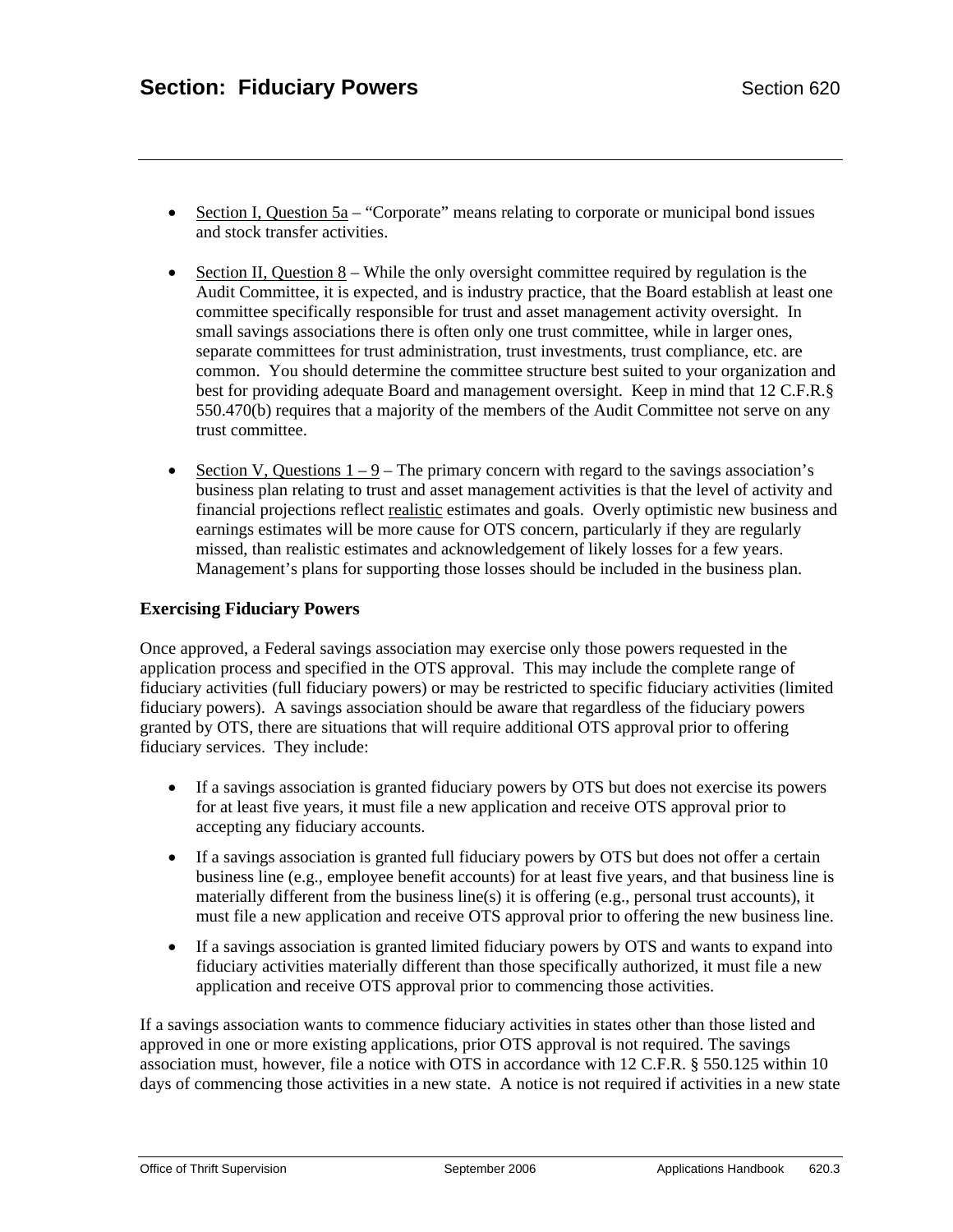# **Section: Fiduciary Powers Section 620**

will consist only of those ancillary to the exercise of the savings association's existing fiduciary business, e.g., marketing of existing services.

A notice to OTS is not required to move previously approved fiduciary activities to a new location within a state.

#### **Confidentiality**

Requests to keep specific portions of the application confidential should be submitted in writing at the time of the application. In accordance with the Freedom of Information Act, the request should discuss the justification for the requested treatment and should specifically demonstrate the harm (e.g., to competitive position, invasion of privacy) that would result from the public release of the information. OTS will not treat as confidential the portion of any application describing plans to meet Community Reinvestment Act objectives.

Information for which confidential treatment is requested should be: (1) specifically identified in the public portion of the application by reference to the confidential section; (2) separately bound or aggregated; and (3) labeled "confidential." The applicant should follow these same procedures when filing any supplemental information. OTS will determine whether information designated as confidential must be made available to the public under the Freedom of Information Act and will advise the applicant before it makes such information available.

#### **Eligibility Examinations**

If the application for fiduciary powers includes the acquisition of all or part of an existing institution's trust or asset management business, OTS may request to see the most recent examinations and audits conducted by the institution's regulators and auditors. OTS may require that an eligibility examination of the savings association be conducted if six or more months have passed since its last examination or audit or if there were significant areas of supervisory concern noted and an assessment of corrective actions is considered necessary.

The OTS Regional Office should determine the need for an eligibility examination as early in the application process as possible. The examination may be conducted on- or off-site or a combination of both. A Preliminary Examination Response Kit requesting information for the examiners will be forwarded to the savings association being acquired prior to the examination. OTS does not normally charge a fee for an eligibility examination. However, it may do so if the examiners encounter problems that require expansion of the normal eligibility examination scope.

### **REVIEW GUIDELINES**

#### **Processing Procedures and Time Frames**

As noted in the Delegated Authority section, applications for fiduciary powers, including any requests for waiver of an application requirement, should be forwarded to the Regional OTS Office unless otherwise directed. Regional and Washington staff will together determine whether an application may be delegated to the OTS Regional Office for approval. If the application falls outside of the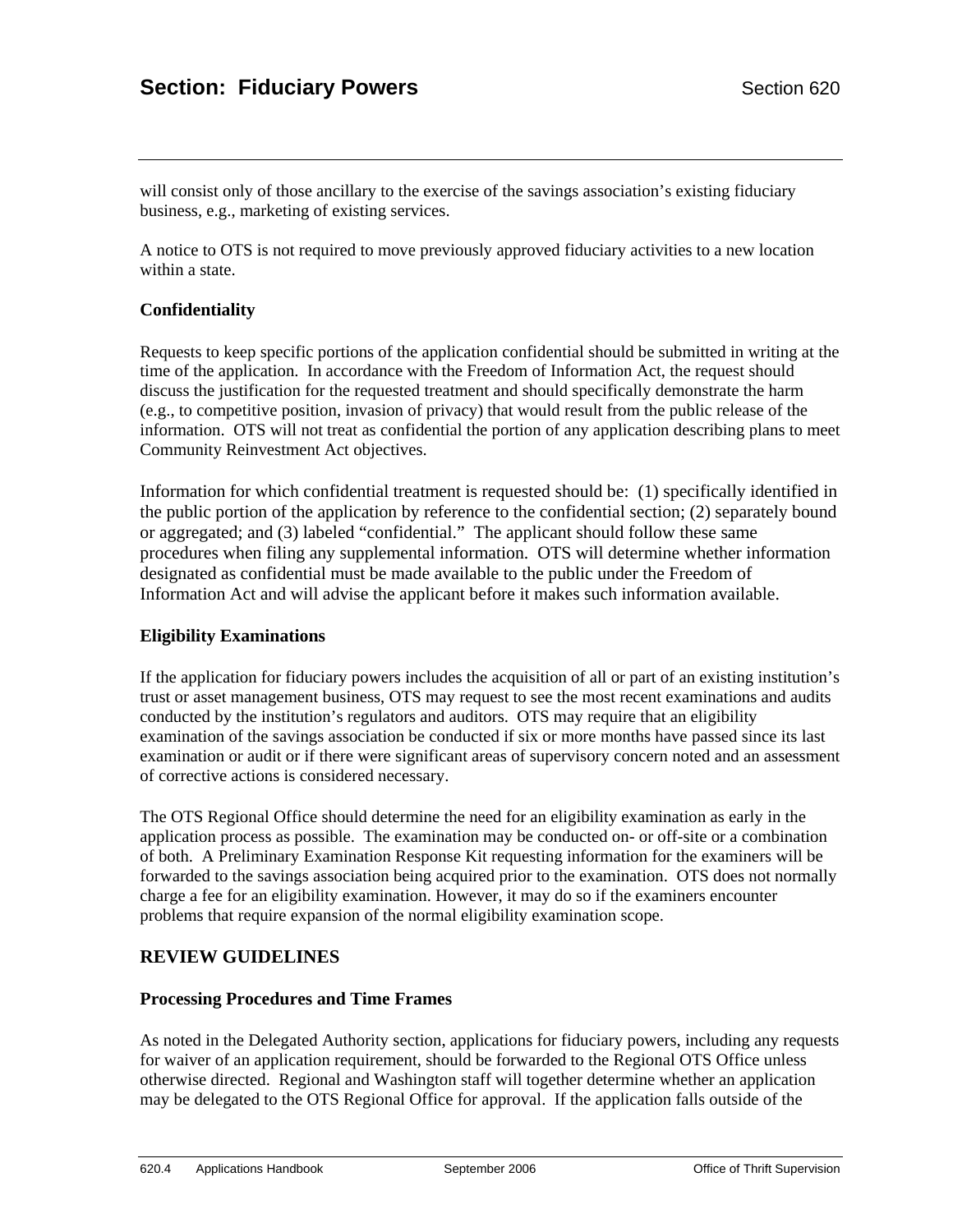delegated authority parameters, both the OTS Regional and Washington Offices will review the application.

Within five business days of receipt of the application and the application fee, the OTS Regional Office shall notify the applicant of their receipt. The application fee must accompany the application in order for it to be considered filed. For non-delegated applications, the application will not be considered filed until received by both the OTS Washington and Regional Offices.

Within 30 calendar days of receipt of a properly filed application, OTS will either:

- Consider the application complete,
- Request additional information in writing, or
- Notify the applicant that the application is materially deficient.

If OTS does not act within 30 calendar days of receipt of a properly filed application, the application will be considered complete, commencing the period for OTS review. Requests for waiver of an application requirement may be considered granted unless otherwise notified by OTS within this 30 day period.

If OTS requests additional information to support the application, the information must be submitted within 30 calendar days of the date of the request letter. OTS may grant a limited extension of time to submit the information if requested in writing prior to the expiration of the period. Failure of the applicant to respond to a request for additional information within the 30 calendar days or extension period may be considered a withdrawal of the application or grounds for its denial.

Upon receipt of additional requested information, OTS has 15 calendar days to review it. If necessary, OTS may extend its review period by an additional 15 calendar days and will notify the applicant prior to the expiration of the initial 15-day period. Within the 15-day period (or 30-day period, if extended) OTS will either:

- Consider the application complete,
- Request additional information in writing, or
- Notify the applicant that the application is materially deficient.

Failure by OTS to act within 15 calendar days of receipt of additional requested information will result in the application being considered complete, commencing the period for OTS review. If further information is requested, the 30-day submission and 15-day review timeframes, as well as possible extensions, will be repeated.

If OTS decides to conduct an eligibility examination, OTS may notify the applicant that the application will not be considered complete until the examination is concluded and any additional information resulting from the examination is received, reviewed, and considered adequate.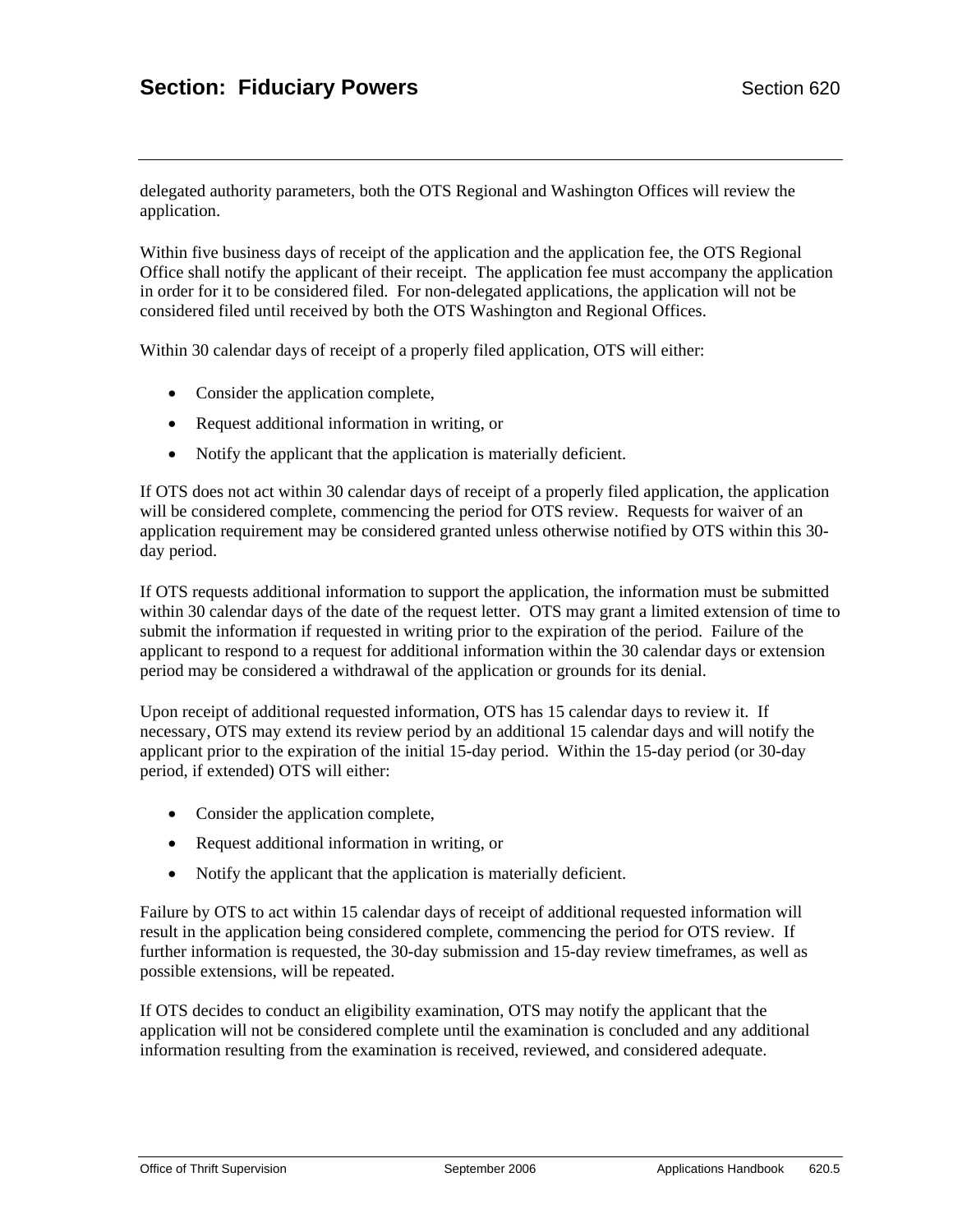Once OTS considers the application complete it has 60 calendar days to review all of the submitted information and either approve or deny the application. The review period can be extended an additional 30 calendar days, provided OTS notifies the applicant before the expiration of the initial review period. If OTS fails to act within the 60-day period the application is considered approved and the applicant may commence fiduciary activities. If multiple applications are submitted representing one overall business transaction, the applicable review period for all applications is the review period for the application with the longest review period, subject to statutory review period timeframes.

During the review period, OTS may again request additional information to resolve or clarify issues presented in the application. In situations in which an application presents a significant issue of law or policy, OTS may extend the review period as necessary to resolve the situation. In these cases, written notice must be provided to an applicant no later than the expiration of the review period.

For purposes of calculating processing time frames, OTS does not include the day of the act or event in determining the starting date. In determining the end of a time period, when the day is a Saturday, Sunday, or a Federal holiday, the last day will be the next day that is not a Saturday, Sunday, or Federal holiday.

Under 12 C.F.R. § 516.290, if OTS has not acted on a pending application within two calendar years after the filing date and determines that the applicant is no longer actively pursuing it, OTS may consider the application withdrawn. Applications that are subject to this withdrawal provision are those where applicants have failed to take timely action such as filing required additional information or have failed to take reasonable steps to address other circumstances within the applicant's control.

#### **Regulatory Criteria**

In determining whether to approve an application, OTS considers information furnished as part of the formal application process, information available through public records and filings, and prior supervisory experience relating to the applicant. Factors to be considered are set forth in 12 C.F.R. § 550.100 and include:

- The savings association's financial condition, including capital, and whether capital meets the standards prescribed by state law and appears sufficient to support the proposed activities.
- The savings association's overall performance relating to its current activities.
- The fiduciary powers the savings association proposes to exercise.
- The nature of the supervision to be given fiduciary activities, including the qualifications and experience of the responsible directors, officers, and staff.
- The availability of legal counsel to provide advice on fiduciary matters.
- The needs of the community for the fiduciary services.
- Any other facts or circumstances OTS considers proper.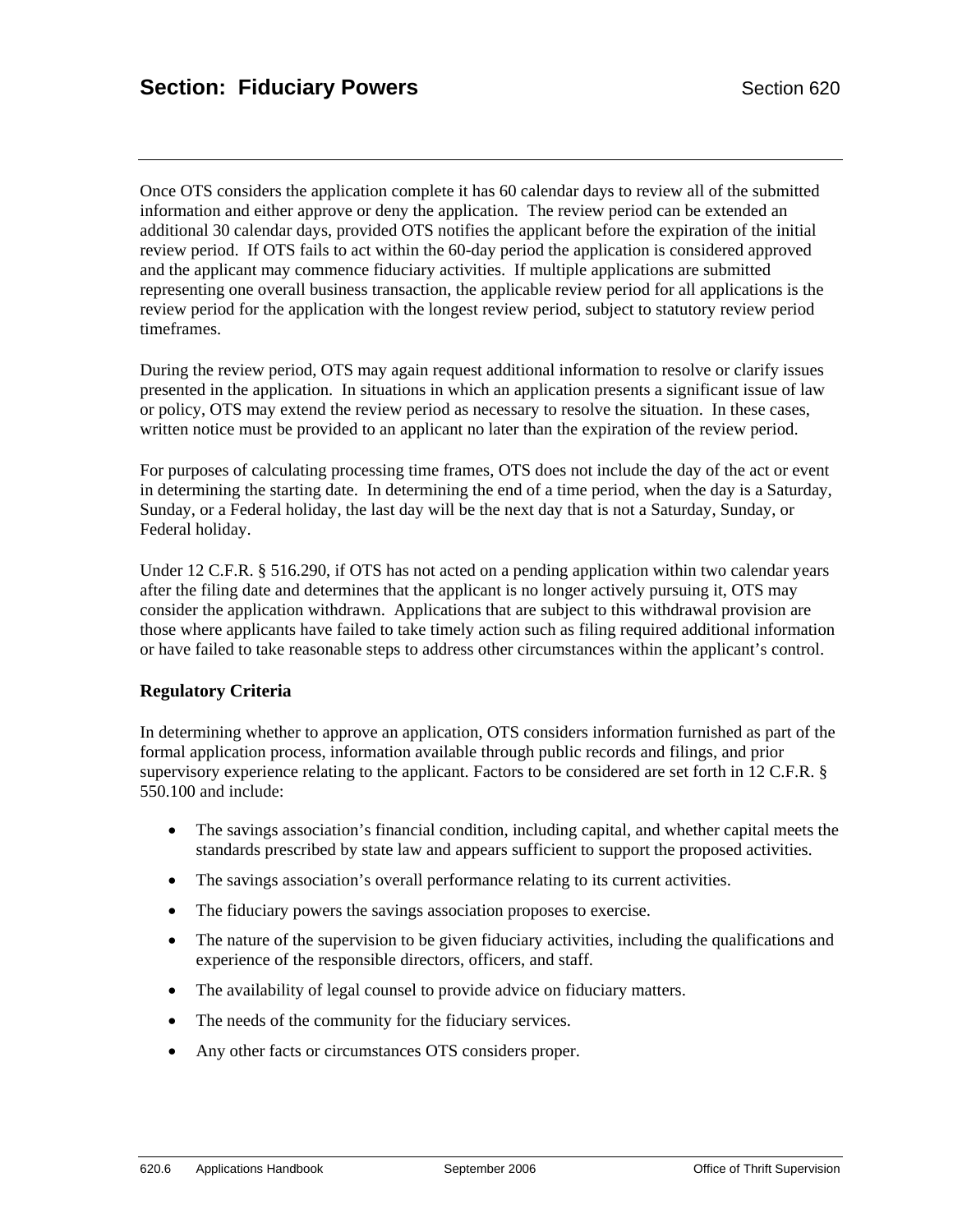#### **Decision Guidelines**

Statutory and regulatory requirements relating to the approval of fiduciary powers are designed to ensure the safe and sound operation of the savings association and its ongoing viability. OTS should consider the following factors in analyzing the savings association's application and supporting documentation to determine if it satisfies the criteria for approval:

- Did the applicant furnish the following information and documentation to support its request for fiduciary powers?
	- ∗ Properly executed application OTS Form 1240.
	- ∗ Specify and apply for only those fiduciary powers it expects to exercise.
	- ∗ Board of Directors resolution approving the exercise of fiduciary powers and naming the entity that will be exercising them.
	- ∗ Legal opinion, including citations, from independent counsel stating that the fiduciary services to be offered are permitted under state law in all states where the applicant will conduct fiduciary activities.
	- ∗ Certification that the capital to be maintained, at a minimum, is adequate to meet state law requirements for state-chartered banks, trust companies, and corporations exercising fiduciary powers in the states where it intends to conduct core fiduciary activities.
	- ∗ Provisions for depositing securities with state authorities if the state requires corporations acting in a fiduciary capacity to deposit securities with it for the protection of private or court trusts.
	- ∗ Organization chart of the applicant's overall institution (parent, subsidiaries, and affiliates), including descriptions of the business lines of each, and a discussion of any intended use of related entities to support the proposed fiduciary activities.
	- ∗ Organization chart of personnel, including the Board of Directors, various committees, and management responsible for the oversight, direction, and performance of the proposed fiduciary activities.
	- ∗ Resumes of those responsible for the oversight and management of fiduciary activities.
	- ∗ Written policies and procedures to support the proposed fiduciary activities, including the specific requirements of 12 C.F.R. § 550.140.
	- ∗ At a minimum, a three-year business plan relating to proposed fiduciary activities.
	- ∗ Litigation threatened or pending against the applicant, its parent, affiliates, or subsidiaries and the status of any government investigations against the applicant, its parent, affiliates, or subsidiaries during the past ten years.
	- ∗ Evidence of the applicant's current insurance coverage and any changes considered necessary to address the proposed fiduciary activities.
- Has legal counsel for fiduciary matters been chosen and has its qualifications been determined?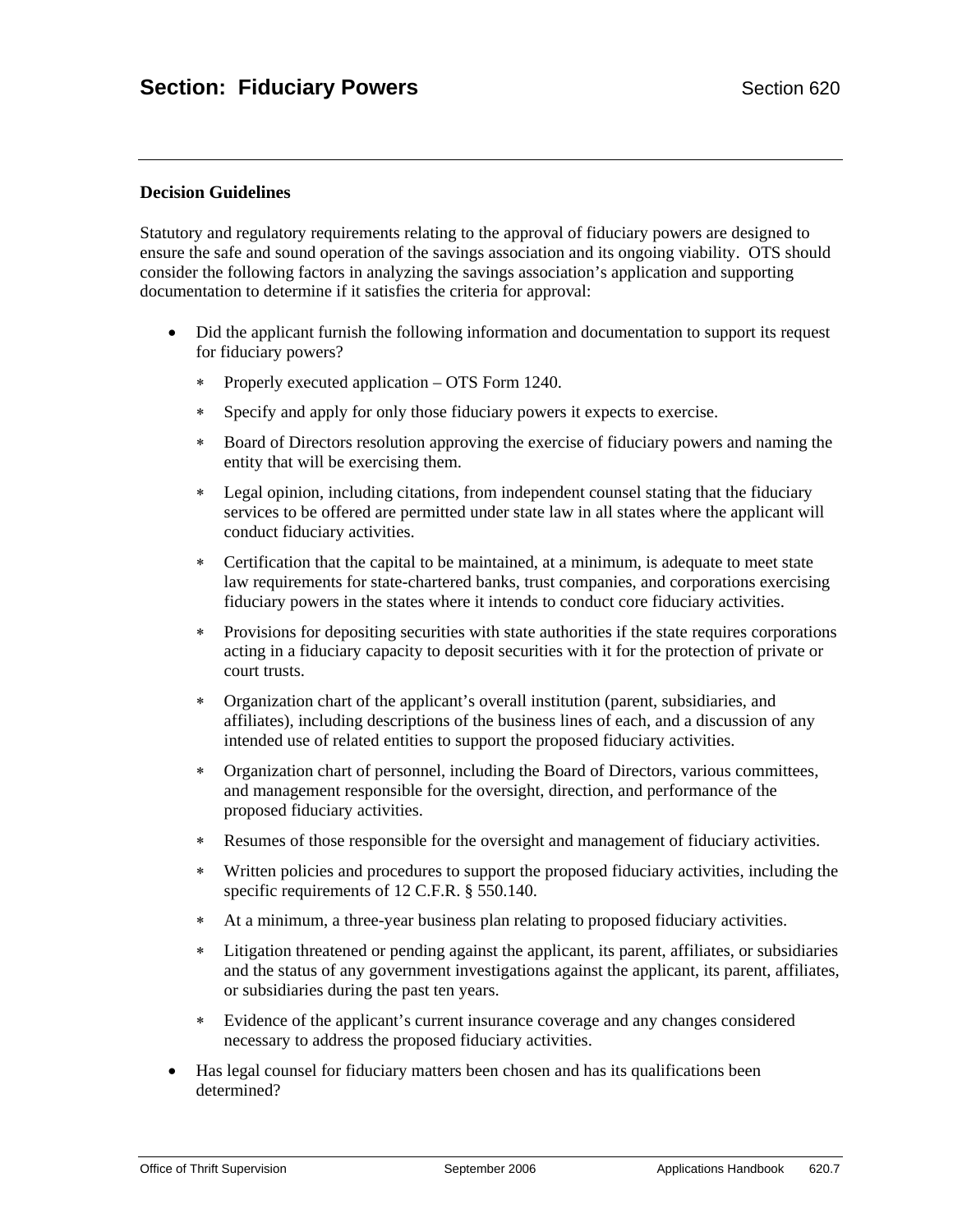- Has the Board of Directors established a committee structure relating to the proposed fiduciary activities? Has it assigned members and duties?
- Does the applicant intend to use dual Board members, officers, or staff (i.e., individuals employed by both the applicant and any related entity)? Has the applicant established the proposed reporting structure, including the allocation of time and costs, and addressed potential conflicts of interest?
- Do the board of directors and senior management have the knowledge and expertise necessary to properly oversee the proposed fiduciary activities?
- Are staffing levels adequate to support the proposed fiduciary activities?
- Does the business plan and its underlying assumptions appear to be reasonable?
- Is the audit program adequate to oversee the proposed fiduciary activities, and do the auditors have the necessary knowledge and expertise to properly execute the program?
- Does the applicant intend to outsource certain functions relating to the proposed fiduciary activities, e.g. data processing, investment management? Has the applicant executed appropriate contracts, established oversight procedures, and mandated performance requirements? Has management assessed potential conflicts of interest, transactions with affiliates, and anti-tying considerations?
- Does the applicant intend to use any employees, agents, or independent contractors of the parent, affiliate, subsidiary, service corporation, or independent third-party in the marketing, advertising, or soliciting of customers for the proposed fiduciary activities? If so, how will it train and supervise them to ensure compliance with applicable law and the applicants policies and procedures?
- Are direct or indirect business referral fees going to be paid, and if so, how will they be determined, who will be eligible, and what is the expected impact on fiduciary income?
- Has the applicant formulated the investment decision-making process relating to fiduciary accounts for which it has investment responsibility?
- Has the applicant developed an appropriate risk management program for the size and character of the proposed fiduciary activities?
- Has the applicant developed a compliance management program, including training and an appropriate level of self-assessments and compliance audits, to ensure adherence to applicable laws, regulations, and sound fiduciary principles?
- Does the applicant have an Internet site, and if so, how will it incorporate fiduciary activities ? Consider requirements under 12 C.F.R. Part 555, if applicable.
- Is the proposed data processing system adequate to support the proposed fiduciary activities? Has the menu of available MIS reports and customer reports been established, and has management determined that they are adequate to ensure compliance with 12 C.F.R. §§ 550.410 through 550.430 and 12 C.F.R. Part 551?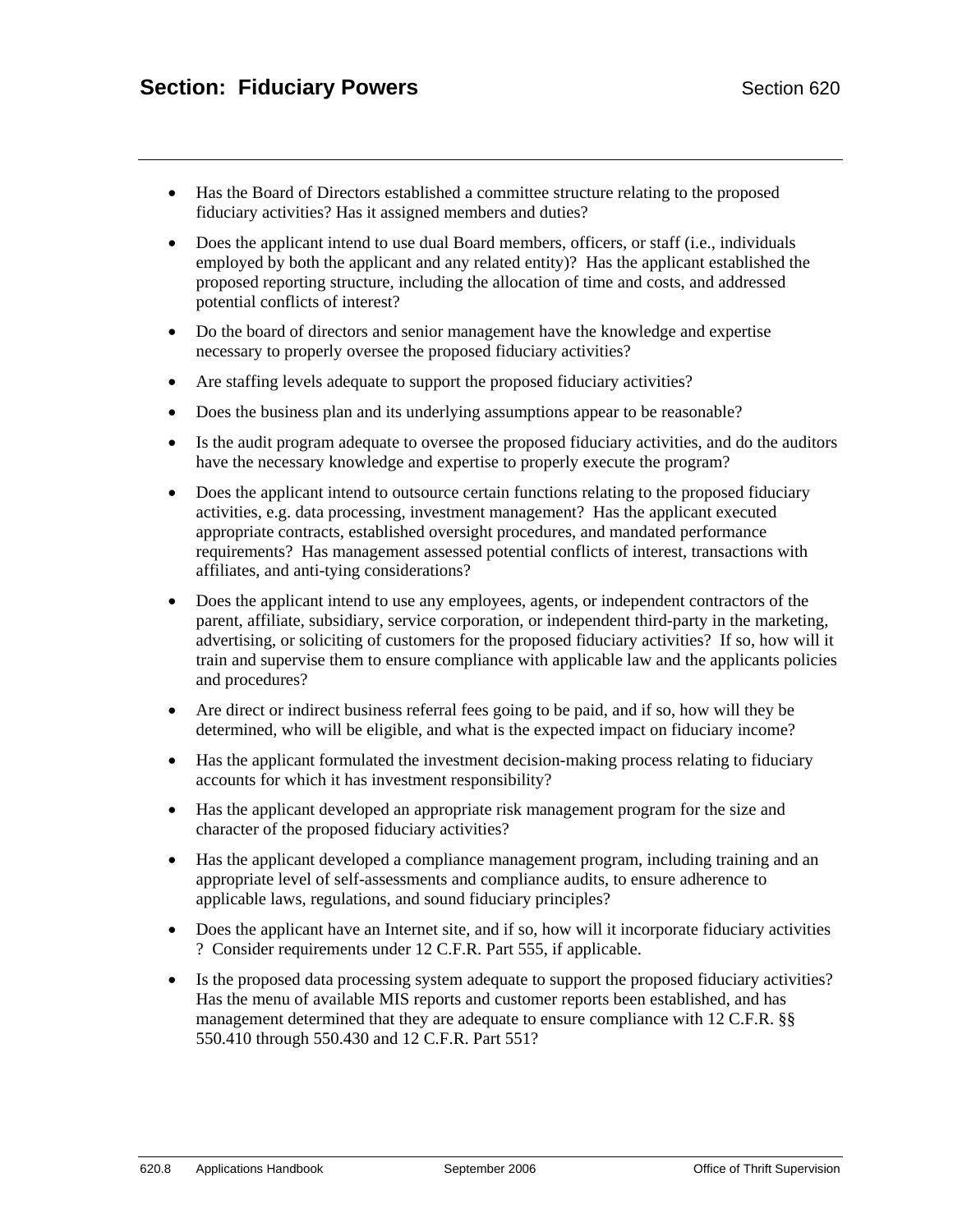### **Conditions**

Applications for fiduciary powers are not subject to standard approval conditions and often contain very specific, nonstandard conditions. Such conditions may be warranted where the proposed fiduciary activities are integrated with services or activities involving affiliates or other related entities, where unique administrative or operational circumstances exist, or due to the risk profile of the proposed activities. The application review staff may recommend nonstandard conditions of approval after careful review and consideration of the information presented by the applicant. Such conditions must be supported in the final recommendation memorandum. The regional office must consult with the Washington Office before imposing non-standard conditions in delegated applications.

Any nonstandard conditions incorporated into the approval letter must be summarized in the National Applications Tracking System record for the application. This requirement helps OTS to provide the public a complete listing of all applications approved with nonstandard conditions of approval.

Examples of frequently imposed nonstandard conditions include:

- At least 50 percent of the members of the savings association's audit, trust, and investment committees must be directors who are not officers or employees of the savings association, the holding company, or any affiliates, and who have not otherwise been determined by the Regional Office to lack sufficient independence. If compliance with this condition involves the selection of additional directors, each director must receive the prior written approval of the Regional Office.
- Prior to engaging in any fiduciary activity, the savings association must develop and submit to the Regional Office for review an oversight program, consisting of a comprehensive audit program, a compliance management program, and a risk management program. The association must fully implement the audit program prior to commencing operations. It must also fully implement the compliance management program within 90 days and the risk management program within 180 days of commencing operations.

The audit program should address auditor qualifications, audit scope and method, committee involvement, reporting, and the process for effectuating corrective action.

The compliance management program should ensure compliance with applicable law. It should include, at a minimum: (a) the assignment of specific compliance responsibilities to experienced staff; (b) training for affected staff; (c) routine self-evaluations; (d) periodic compliance audits; and (e) appropriate written policies and procedures.

The risk management program should establish criteria to identify, measure, monitor, and control risks within the fiduciary activities.

• For a savings association that will market products through its affiliates or cross-market products:

The holding company, its affiliates, and the savings association must comply with the antitying restrictions of 12 U.S.C. §§ 1464(q) and 1467a(n) and must develop written procedures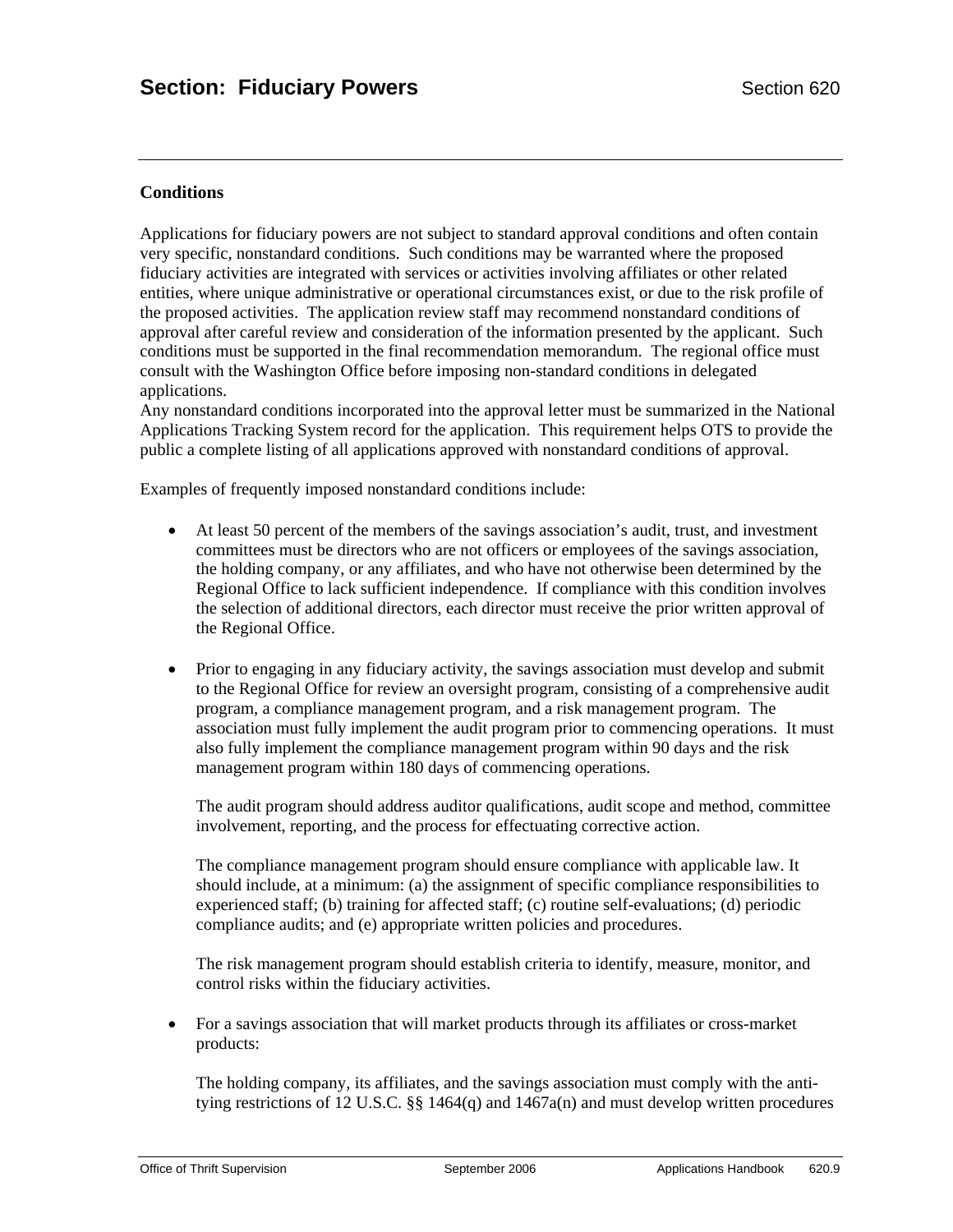to effect such compliance. The procedures must be submitted for the review and nonobjection of the Regional Office prior to engaging in fiduciary activities (alternative language if not cross marketing at the onset of business: at least 30 calendar days prior to the commencement of the cross-marketing activity).

• For savings associations that intend to use affiliate mutual funds in fiduciary accounts where they have investment discretion:

The savings association must submit a reasoned opinion of counsel to the Regional Office within 90 days following the commencement of operations. The counsel opinion should verify that the savings association has included in its planned investment decision process measures that address the inherent conflicts associated with investing in proprietary or affiliated mutual funds (i.e., mutual funds for which the savings association or an affiliate acts as the investment adviser). Such measures should ensure that the investments are authorized under applicable law, subject to written policies and procedures, and appropriate for each individual account. The savings association must also document its initial decision-making process and continued oversight of fund performance.

## **RECORDKEEPING REQUIREMENTS**

OTS is required to consolidate all correspondence related to the processing of a notice or an application into a file copy to be sent to a central file. Both the OTS Regional and Washington Offices will maintain a separate file copy for nondelegated filings. The file copy must include a copy of the original filing including all exhibits, all amendments, all internal and external correspondence between interested parties, all documentation associated with the review and analysis of the filing, and all decision, recommendation memorandum, and compliance material. The file copy must be organized and separated into public and confidential material, and clearly identified as such. The public and confidential sections must be arranged in chronological order.

## **MONITORING AND CONTROL**

The OTS Regional Office will monitor compliance with all conditions imposed in connection with an application's approval. The applicant must submit evidence of satisfaction of the conditions included in the approval order or letter to the OTS Regional Office within the stated time frames.

OTS should notify the examiners and staff responsible for the oversight of the savings association regarding action taken on an application and provide them a copy of the approval order or letter. The first examination of the savings association following the approval should include a review of compliance with all conditions of approval and any changes in operations resulting from the approval.

OTS will review the application file after receiving all compliance material to ensure that the file is completeand to correct any deficiencies before sending the file to storage.

The OTS Washington Office may conduct a post audit review of an application and its supporting documentation in the OTS Regional Office.